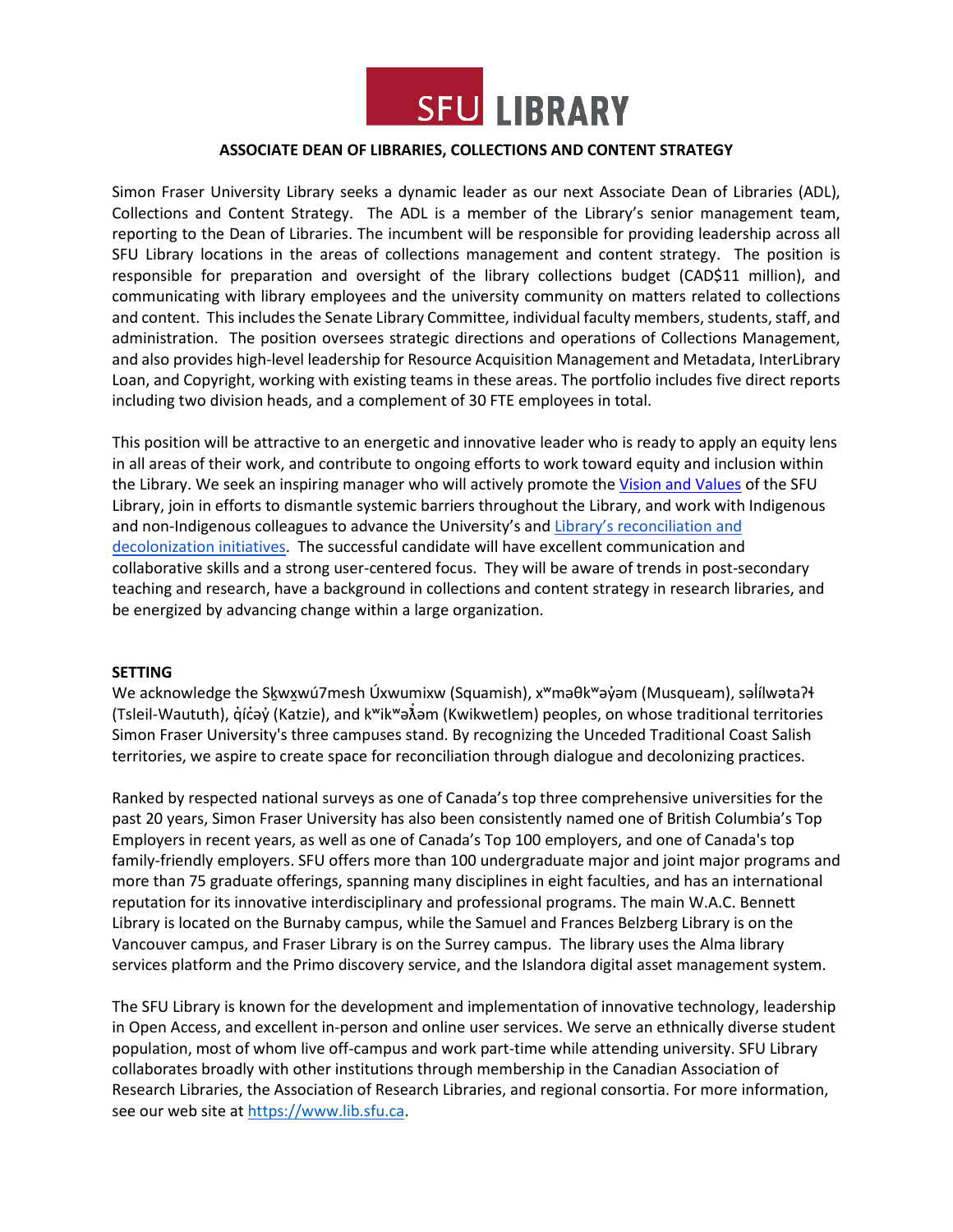The SFU Library commits to a continuous process of transformation to advance equity, diversity, and inclusion and to serve the cause of social justice. The [Library's Statement on Equity, Diversity and](https://www.lib.sfu.ca/about/overview/policies/edi)  [Inclusion](https://www.lib.sfu.ca/about/overview/policies/edi) provides more information. To help ensure success and flourishing in the role, the ADL will have access to a variety of supports such as: mentoring within and beyond SFU, access to training and development funds, a comprehensive benefits package, and professional coaching, if desired. SFU recognizes that alternative career paths and/or career interruptions (e.g. parental leave, leave due to illness) can impact career trajectory and commits to ensuring that leaves are taken into careful consideration. Candidates are encouraged to highlight in their application how alternative paths and/or interruptions may have impacted them. SFU also recognizes the value of mentoring, outreach, professional service, and diverse forms of scholarship and/or research outputs. Demonstrated experience in increasing diversity in previous institutional environment(s), and in library collections, will also be considered an asset.

# **ASSIGNMENT**

The portfolio includes the areas listed below. The emphasis on each will vary over time, and will also depend on the incumbent's expertise and interest.

- Provides leadership, direction, and planning in support of library functions related to collections and published content in all formats and all locations, including collections management, acquisitions and metadata, e-resource management, collection assessment, and preservation
- Collaborates with other library units delivering collections and published content, including Access Services, Belzberg and Fraser Libraries, and Special Collections & Rare Books
- Develops policies and programs to align collections and access with user needs
- Allocates and manages the library collections budget
- Directs, advises and evaluates the collections work of liaison librarians in their subject areas
- Represents the library to publishers, vendors, and other suppliers of library collections, and manages these business relationships on behalf of the library
- Develops and implements policies and procedures to maintain and improve the condition of physical collections
- Provides high-level leadership for InterLibrary Loan, Resource Acquisition Management and Metadata, and the Copyright Office
- Participates in library-wide leadership, strategic planning, and policy creation with the Dean, Associate Deans, and Division Heads
- Contributes to building a more equitable and inclusive library and university by applying anti-racism and anti-oppression strategies to all areas of the Collections and Content Strategies portfolio
- Works in collaboration with library and university partners to expand and enact reconciliation and decolonization efforts in all areas of the portfolio, and more broadly across the library
- Leads strategic and operational library-wide initiatives and chairs library-wide committees
- Leads, inspires, and manages SFU Library employees in a wide range of settings, including focusing and prioritizing work; actively cultivates an environment of collegiality, inclusion, respect, and teamwork
- Represents the library on university initiatives and committees related to collections and content, as appropriate
- Represents the library and participates on external committees, consortia, and groups related to collections and content at the local, provincial and national levels
- Acts for the Dean of Libraries in their absence

## **QUALIFICATIONS**

While the search committee recognizes that no one candidate is likely to meet all of the qualifications in equal measure, these will be used in the assessment of candidates for the position.